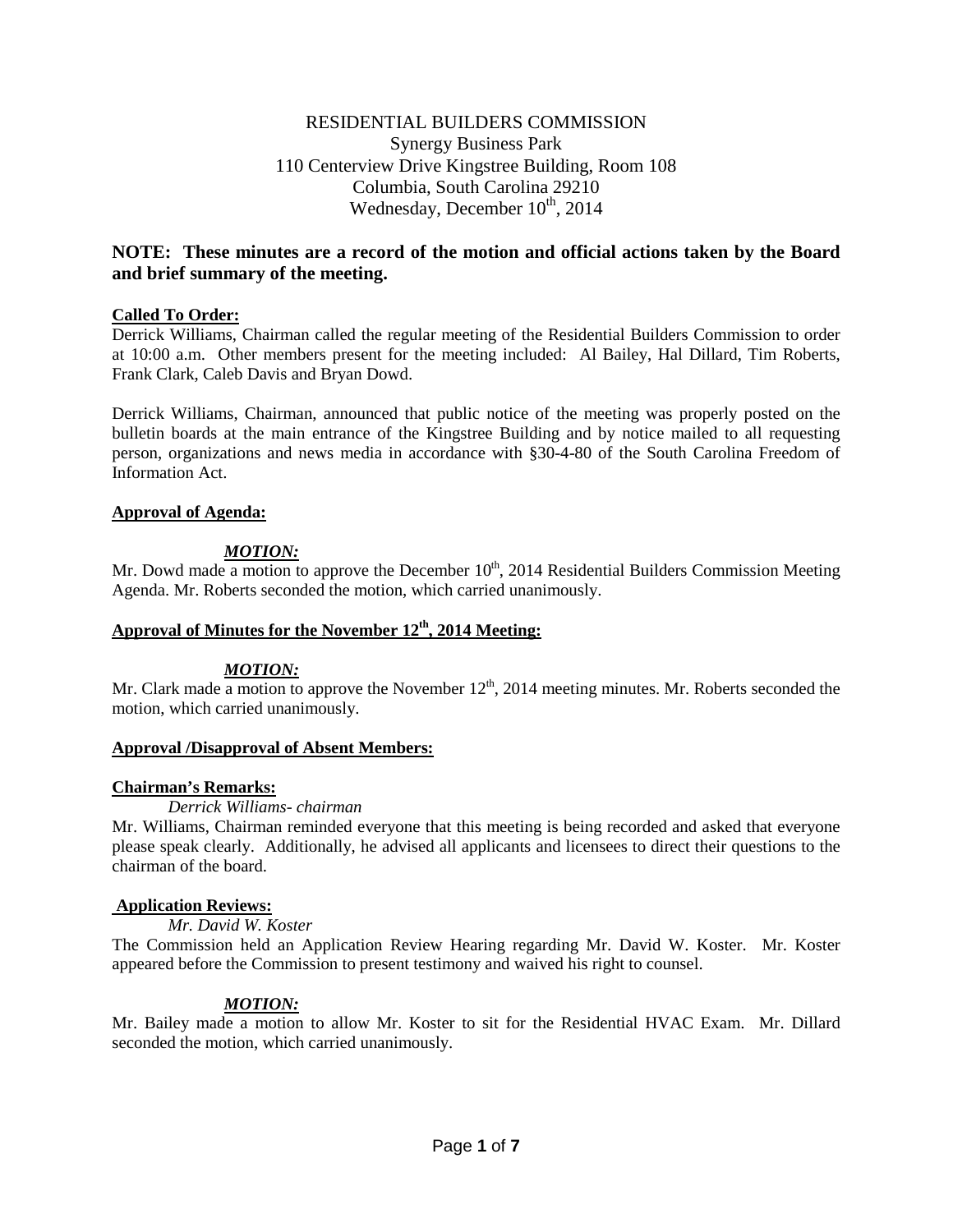#### *Mr. Joe Chamberlin*

The Commission held an Application Review Hearing regarding Mr. Joe Chamberlin. Mr. Chamberlin appeared before the Commission to present testimony and waived his right to counsel.

### *MOTION:*

Mr. Dillard made a motion to enter into executive session for legal advice. Mr. Dowd seconded the motion, which carried unanimously.

#### *MOTION:*

Mr. Bailey made a motion to exit executive session. Mr. Clark seconded the motion, which carried unanimously.

#### *MOTION:*

Mr. Dowd made a motion to allow Mr. Chamberlin to sit for the Residential Builders exam once he completes a 16 hour course regarding codes and this course should be approved by the administrator prior to taking the course. Mr. Roberts seconded the motion, which carried unanimously.

#### *Mr. Dustin Owenby*

The Commission held an Application Review Hearing regarding Mr. Dustin Owenby. Mr. Owenby appeared before the Commission to present testimony and waived his right to counsel.

#### *MOTION:*

Mr. Dillard made a motion to allow Mr. Owenby to sit for the Residential Builder Exam. Mr. Roberts seconded the motion, which carried unanimously.

#### *Mr. Colby Boseman*

The Commission held an Application Review Hearing regarding Mr. Colby Boseman. Mr. Boseman did not appear before the Commission to present testimony.

#### *MOTION:*

No motions were made.

#### *Mr. Campbell Brown*

The Commission held an Application Review Hearing regarding Mr. Campbell Brown. Mr. Brown did not appear before the Commission to present testimony.

### *MOTION:*

No motions were made.

### *Mr. Wayne Millar*

The Commission Held an Application Review Hearing regarding Mr. Wayne Millar. Mr. Millar did not appear before the Commission to present testimony.

### *MOTION:*

No motions were made.

#### *Mr. John Kicklighter*

The Commission held an Application Review Hearing regarding Mr. John Kicklighter. Mr. Kicklighter appeared before the Commission to present testimony and waived his right to counsel. Mr. Davis recused himself.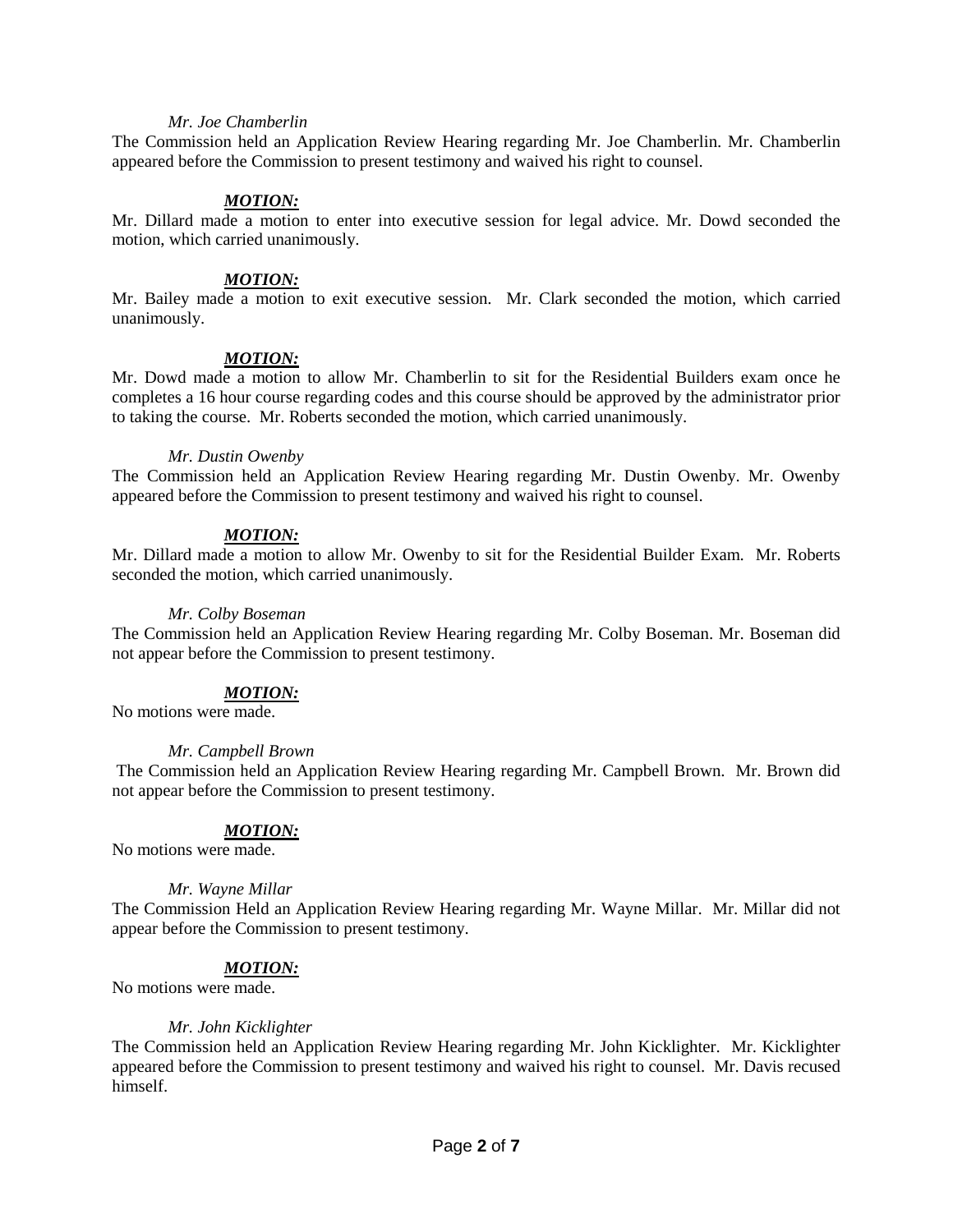#### *MOTION:*

Mr. Bailey made a motion to approved Mr. Kicklighter for his specialty registration. Mr. Roberts seconded the motion, which carried unanimously.

#### *Mr. Patrick Drown*

The Commission held an Application Review Hearing regarding Mr. Patrick Drown. Mr. Drown appeared before the Commission to present testimony and waived his right to counsel.

### *MOTION:*

Mr. Bailey made a motion to approve to allow Mr. Drown to sit for the Residential Heating and Air Exam. Mr. Roberts seconded the motion, which carried unanimously.

#### *Mr. Adam Maar*

The Commission held an Application Review Hearing regarding Mr. Adam Maar. Mr. Maar appeared before the Commission to present testimony and waived his right to counsel.

#### *MOTION:*

Mr. Roberts made a motion to allow Mr. Maar to sit for the Residential Builders Exam. Mr. Dillard seconded the motion, which carried unanimously.

#### *Mr. Ariosto Schenone*

The Commission held an Application Review Hearing regarding Mr. Ariosto Schenone. Mr. Schenone appeared before the Commission to present testimony and waived his right to counsel.

#### *MOTION:*

Mr. Bailey made a motion to allow Mr. Schenone to sit for the Residential Heating and Air Exam once he provides an affidavit from ARS. Mr. Roberts seconded the motion, which carried unanimously

### *Mr. Danny Temples*

The Commission held an Application Review Hearing regarding Mr. Danny Temples. Mr. Temples appeared before the Commission to present testimony and waived his right to counsel.

### *MOTION:*

Mr. Bailey made a motion to allow Mr. Temples to sit for the Residential Heating and Air Exam. Mr. Davis seconded the motion. Mr. Dowd inquired about the year of Mr. Temples' graduation date. Upon further review of Mr. Temples' graduation date from Aiken Technical College, Mr. Bailey withdrew his motion and Mr. Davis withdrew his second.

### *MOTION:*

Mr. Bailey made a motion to allow Mr. Temples to sit for the Residential Heating and Air Exam once he completes a 20 hour HVAC course and provides proof of completion to the Commission. Mr. Davis seconded the motion, which carried unanimously.

#### *Mr. Michael Bookman*

The Commission held an Application Review Hearing regarding Mr. Michael Bookman. Mr. Bookman appeared before the Commission to present testimony and waived his right to counsel.

### *MOTION:*

Mr. Roberts made a motion to allow Mr. Bookman to sit for the Residential Builders Exam. Mr. Dowd seconded the motion, which carried unanimously.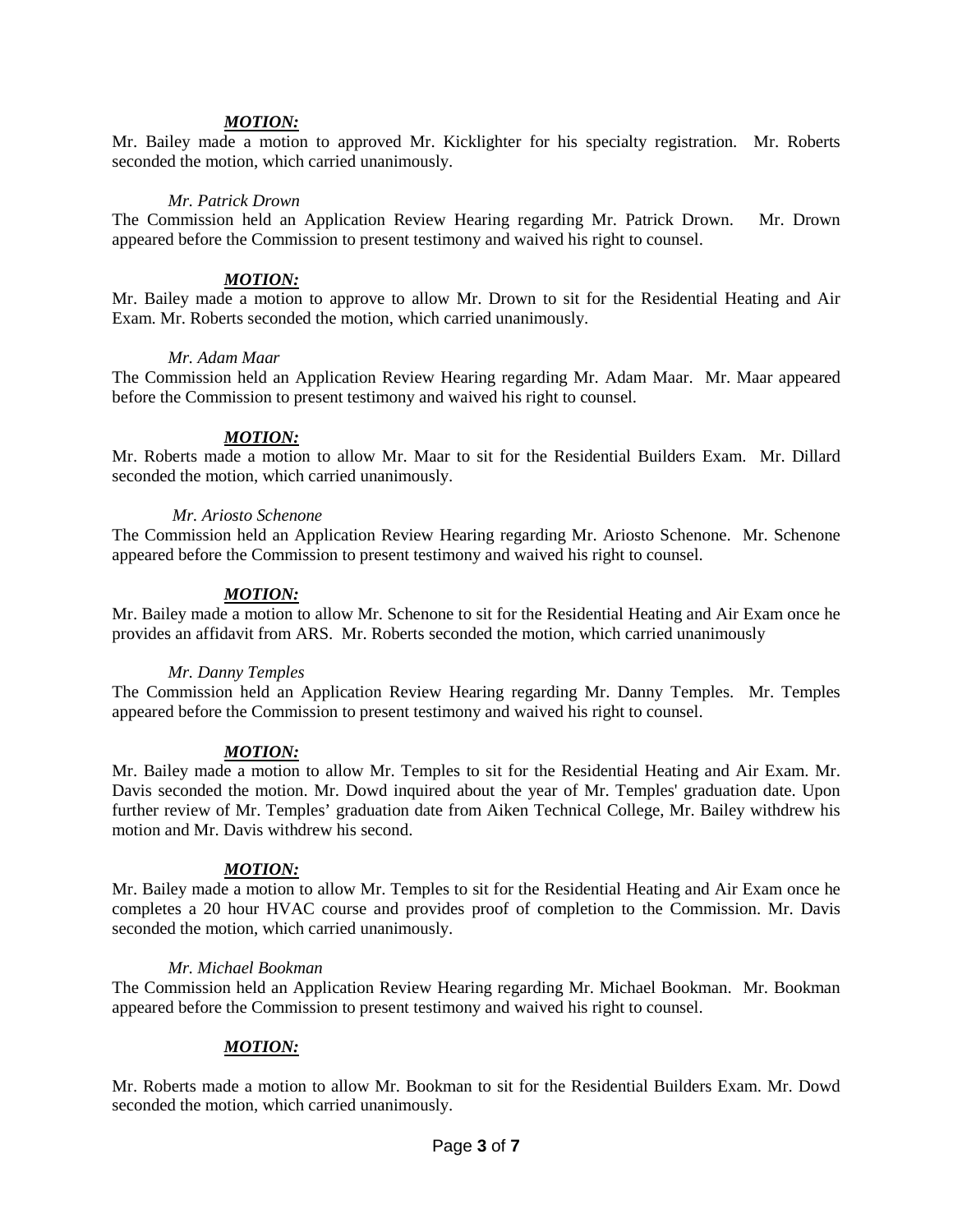#### *Mr. Daron Owens*

The Commission held an Application Review Hearing regarding Mr. Daron Owens. Mr. Owens appeared before the Commission to present testimony and waived his right to counsel.

#### *MOTION:*

Mr. Roberts made a motion to allow Mr. Owens to sit for the Residential Plumbing Exam. Mr. Bailey seconded the motion, which carried unanimously.

#### *Mr. Allen Howell*

The Commission held an Application Review Hearing regarding Mr. Allen Howell. Mr. Howell appeared before the Commission to present testimony with his attorney Mr. Alan Peace.

### *MOTION:*

Mr. Davis made a motion to approve Mr. Howell's license with the condition that he updates the commission every 90 days of the status of the payment agreement with the bank, failure to abide by the condition would result in immediate suspension. Mr. Dowd seconded the motion, which carried unanimously.

#### *Mr. Roger Mechling*

The Commission held an Application Review Hearing for Roger Mechling. Mr. Mechling appeared before the Commission to present testimony and waived his right to counsel.

### *MOTION:*

Mr. Bailey made a motion to approve Mr. Mechling for the reinstatement of his builder's license once he provides an accepted agreement or approved repayment plan with the South Carolina Department of Revenue and the Internal Revenue Service. Mr. Dillard seconded the motion, which carried unanimously.

### *Mr. Scott Bashor*

The Commission held a Renewal Review Hearing regarding Mr. Scott Bashor. Mr. Bashor appeared before the commission to present testimony with his Attorney, Mr. Tom Dudley.

### *MOTION:*

Mr. Bailey made a motion to enter into executive session. Mr. Dillard seconded the motion, which carried unanimously.

## *MOTION:*

Mr. Bailey made a motion to exit executive session. Mr. Clark seconded the motion, which carried unanimously.

### *MOTION:*

Mr. Bailey made a motion to approve Mr. Bashor's license and required that Mr. Bashor provides a credit report at the next two renewals. Mr. Davis seconded the motion, which carried unanimously.

### *Mr. Stephen Anthony*

The Commission held an Application Review Hearing regarding Mr. Stephen Anthony. Mr. Anthony did not appear before the Commission to present testimony.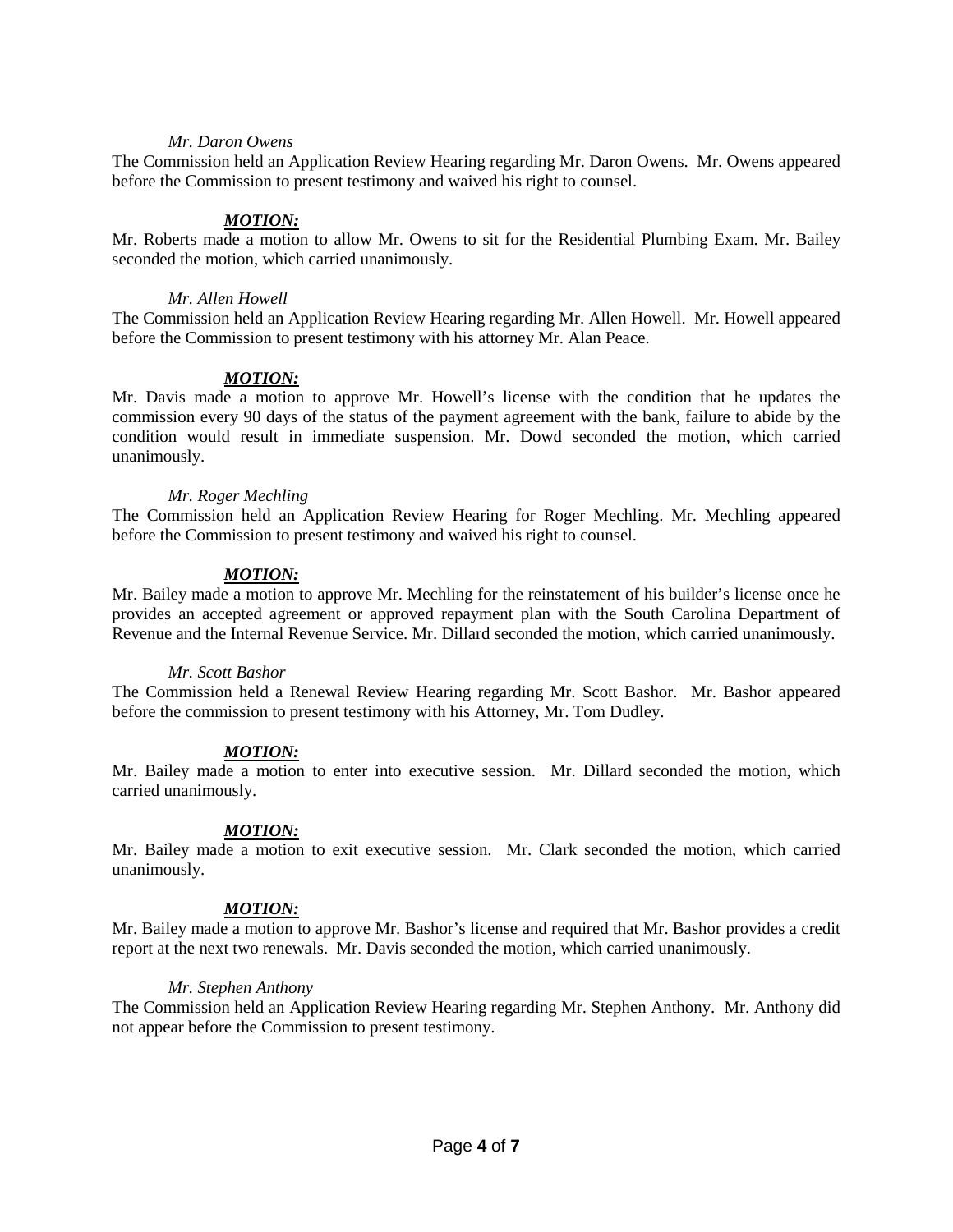#### *MOTION:*

No motions were made.

#### **Final Order Hearings:**

*Mr. David Nute- case # 2012-215* The Commission held a Final Order Hearing regarding Mr. David Nute. Mr. Bailey recused himself.

#### *MOTION:*

Mr. Dowd made a motion to uphold the Hearing Officer's Recommendation. Mr. Davis seconded the motion, which carried unanimously

## *Mr. James Pinson- case# 2011-557*

The Commission held a Final Order Hearing regarding Mr. James Pinson. Mr. Bailey recused himself.

### *MOTION:*

Mr. Clark made a motion to uphold the Hearing Officer's Recommendation. Mr. Davis seconded the motion, which carried unanimously

#### *Mr. Demetria Dinkins - case#2011-376*

The Commission held a Final Order Hearing regarding Mr. Demetria Dinkins. Mr. Roberts recused himself.

#### *MOTION:*

Mr. Clark made a motion to uphold the Hearing Officer's Recommendation. Mr. Dowd seconded the motion, which carried unanimously.

#### *Mr. Joel Christy - case# 2014-34*

The Commission held a Final Order Hearing regarding Mr. Joel Christy.

### *MOTION:*

Mr. Clark made a motion to uphold the Hearing Officer's Recommendation. Mr. Dowd seconded the motion, which carried unanimously.

#### *Mr. Thomas Davis - case#2014-66*

The Commission held a Final Order Hearing regarding Mr. Thomas Davis.

### *MOTION:*

Mr. Bailey made a motion to uphold the Hearing Officer's Recommendation. Mr. Clark seconded the motion, which carried unanimously.

#### **Administrator's Remarks:**

#### *Administrative Suspension*

The Administrator inquired about the current process when a licensee is administratively suspended due to non-payment of fines. A question was presented to the Commissioners that once the individual has complied would the Commission like for those administratively suspended to reappear or would the Commission like to have the suspension lifted at staff level.

### *MOTION:*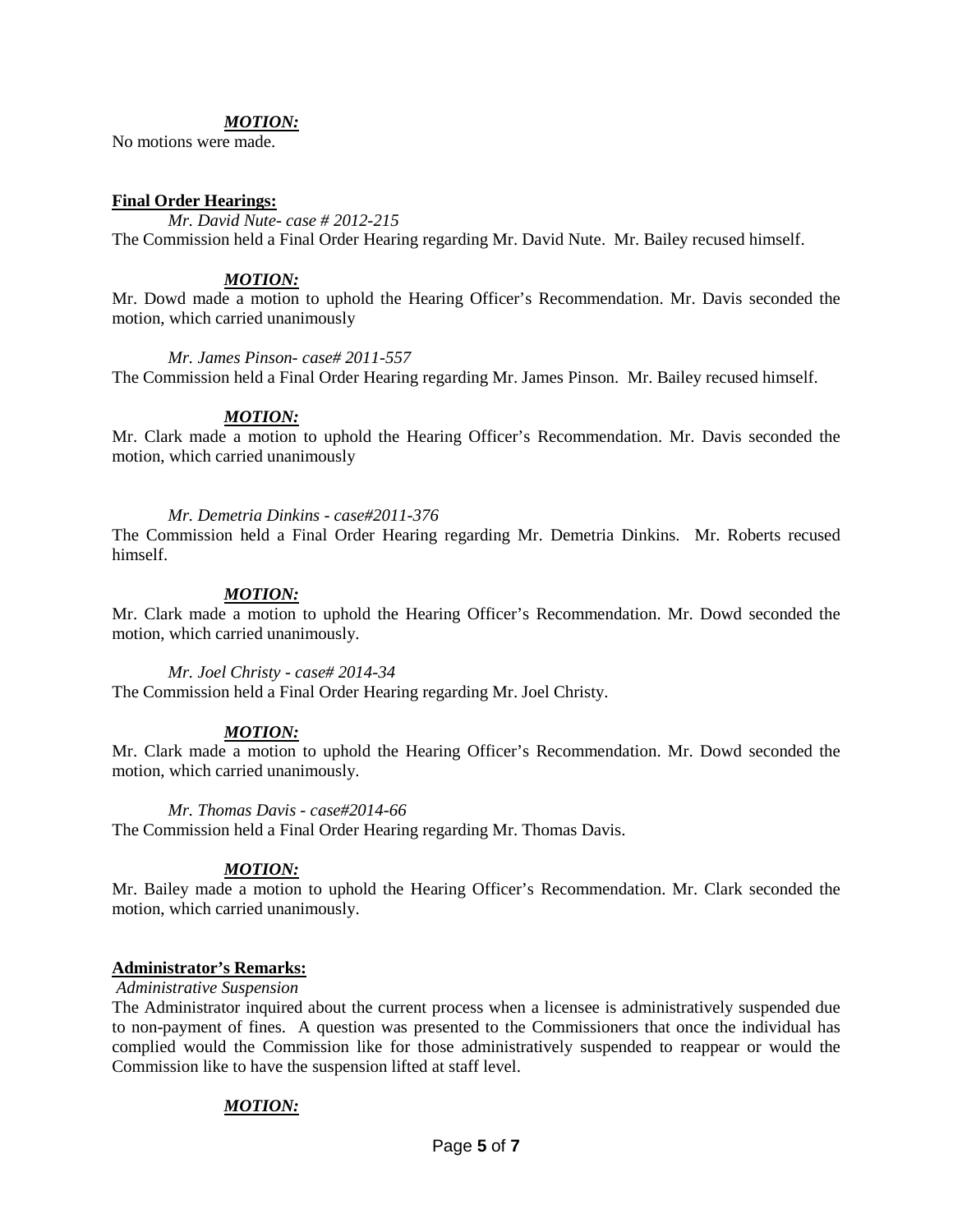Mr. Dowd made a motion to allow the administrative suspensions to be lifted at staff level once the individual becomes in compliance. Mr. Roberts seconded the motion, which carried unanimously.

#### *NASCLA Travel*

The Commission was presented information regarding the upcoming 2015 NASCLA Mid-year and Annual Conferences.

#### *MOTION:*

Mr. Bailey made a motion to approve travel for the administrator to the mid-year conference and travel for four to the annual conference. Mr. Davis seconded the motion, which carried unanimously.

#### **OIE Report – Mr. Todd Bond:**

*Todd Bond, Chief Investigator of OIE*

Mr. Todd Bond, Chief Investigator appeared to present the information to the commission regarding the OIE monthly report.

| <b>Complaints Received – 530</b> | Active Investigations $-104$ |
|----------------------------------|------------------------------|
| $Closed Cases - 514$             |                              |

### **ODC Report – Ms. Erin Baldwin:**

### *Erin Baldwin, Assistant General Counsel*

Ms. Erin Baldwin, Assistant General Counsel, appeared to present the information to the commission regarding the ODC report.

| <b>Open Cases-200</b>           |    | <b>Pending Action-</b> | 105 |
|---------------------------------|----|------------------------|-----|
| <b>Pending Advice Action-21</b> |    | <b>Pending FO-</b>     |     |
| Pending CA/MOA-                 | 22 | Closed-                | 41  |
| <b>Pending Hearings-</b>        | 31 | Appeals -              |     |
| <b>Pending FO Hearings-</b>     | 6  |                        |     |

#### **New Business**

A. Recommendations of IRC

### *MOTION:*

Mr. Bailey made a motion to approve the Recommendation of the IRC. Mr. Roberts seconded the motion, which carried unanimously.

## B. Resolution Guidelines

## *MOTION:*

Mr. Davis made a motion to approve the IRC Resolution Guidelines. Mr. Dowd seconded the motion, which carried unanimously

C. The Home Inspection Training Center

#### *MOTION:*

Mr. Roberts made a motion to approve the Home Inspection Training Center course for the home inspectors. Mr. Bailey seconded the motion, which carried unanimously.

### D. Clarification of Memo regarding Detached Garages

The Commission was presented with a previously issued memorandum regarding Detached Garages, and what license a person working on detached garages should hold. The Commission